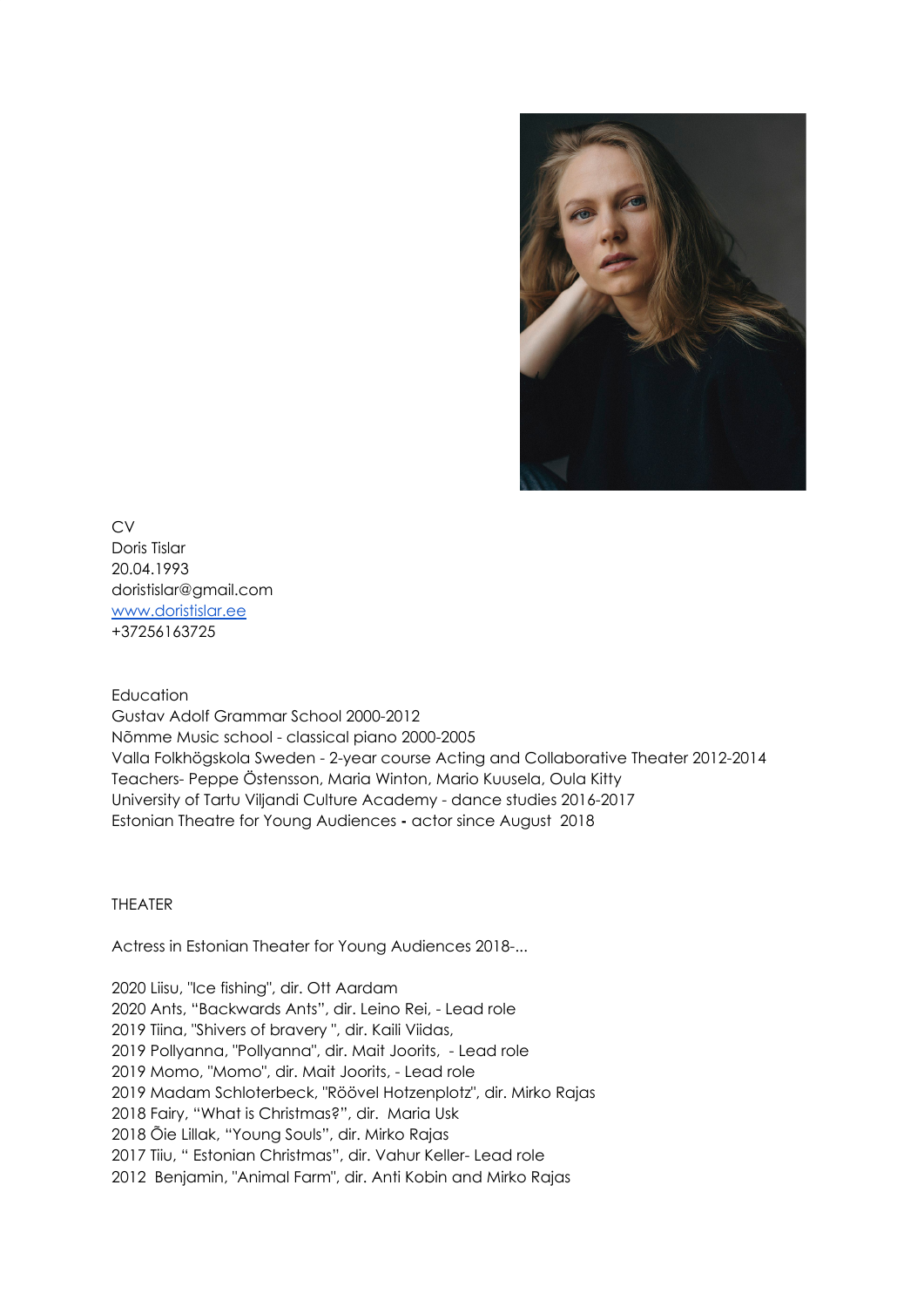2011, trupp, "Possibilities", dir. Artjom Garejev, Anti Kobin and Olga Privis 2010, trupp," Possibility", dir.Anti Kobin and Olga Privis

Roles in other theatres:

2015 Alice, "Closer", dir. Peppe Östensson and Maria Winton, Valla Folkhögskola, Sweden 2014, 2015 Jete, "Tsepeliin", dir. Gerda Kordemets, Tõstamaa Suveteater, Estonia 2009 daughter of the emperor, " Dannebrog, Pitka ja keisrid", director Ain Mäeots, Promenaadi Teater, Estonia

Dancetheater: 2017 GOD SAW YOU DO THAT, choreographer Carolina Tagobert 2017 TRAGÖÖDIA MUUSIKALISE LISAVÄÄRTUSEGA JA ÄMBRITEGA NURGAS, choreographer Katrin Kubber 2017 Viljandi Folk Festival opening, choreograph Ele Viskus

Film

2007, ekstra, CLASS , director Ilmar Raag,(Amiron, ETV) 2008, Hanna, I WAS HERE, director René Vilbre, (Amiron, ETV, Helsinki Filmi Oy ) 2020 (premiere in November), Linda Ahven, O2, director Margus Paju, (Nafta Films)

Shortfilm

2015, Krõõt, KIVAMEES, director Ronet Tänav,(Baltic Film and Media School) 2019, Amber, AMBER, director Maria Cecilia Garcia [Bautista,](https://www.youtube.com/channel/UCavC8vo4RI4_Sp9_yYYaDaQ) BFM

**Commercial** 

2019, European woman, "Finnair Global Concept 2", director Sam Shingler, (Woodpecker Film)

**Television** 

2012, Keiu,CLASS-LIFE AFTER, director Gerda Kordemets, (ERR) 2012, Arnika, SÜVAHAVVA, 1. Season director Rasmus Merivoo,(Kalevipojad) 2013, Arnika, SÜVAHAVVA, 2. Season director Gerda Kordemets, (Kalevipojad) 2020, Eva, Yours,mine, ours, director Mirjam Marjatta Olesk

**Dancetheater** 2017, GOD SAW YOU DO THAT, choreographer Carolina Tagobert

2017, TRAGÖÖDIA MUUSIKALISE LISAVÄÄRTUSEGA JA ÄMBRITEGA NURGAS, choreographer Katrin Kubber 2017, Viljandi Folk Festival opening, choreograph Ele Viskus

Workshops 2013, Summer workshop, Nordic Stage Fight Society (NSFS)